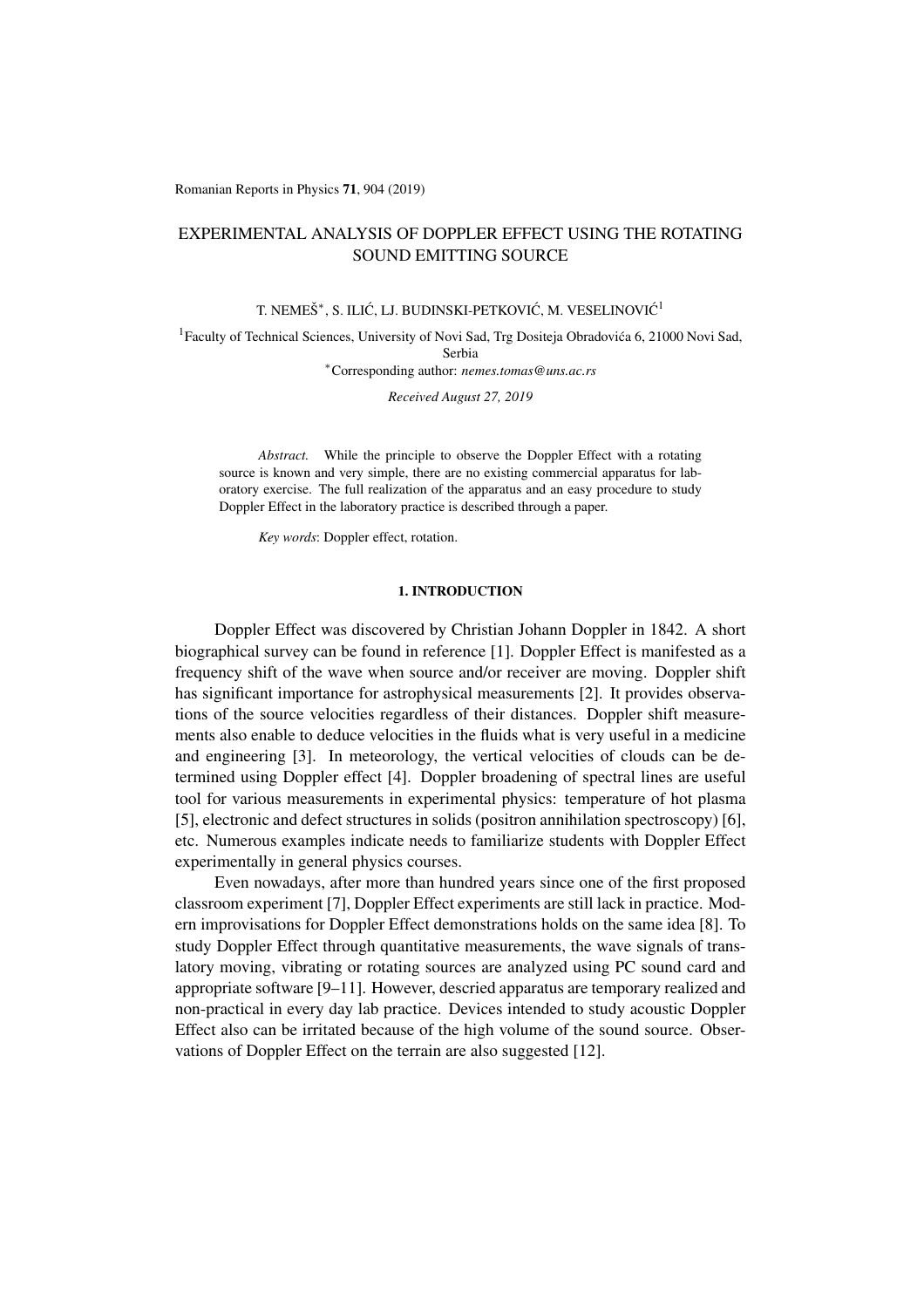One more promotion of an easy to use, non-temporary apparatus for study acoustic Doppler Effect could contribute to better quality of laboratory practice. While the data collection implies using the commercial software, such as Sound Forge, the procedure remained very simple because data acquisition is carried out online. Detailed theoretical and experimental analysis is demonstrated and suggested as a standard laboratory practice for study Doppler Effect at undergraduate level.

## 2. DESCRIPTION OF THE APPARATUS



Fig. 1 – Apparatus for demonstration of Doppler effect.

Apparatus realized for demonstration of Doppler Effect is presented in Fig. 1. The apparatus is consisted of rotating disk made of Plexiglas mounted on the steel axis with a ball bearings hitched to a transparent housing made of 5 mm Plexiglas and plywood. To minimize standing waves and echoes, inner part of the housing was coated with a sound dampening material. The sound source with adjustable frequency and two serial connected Li-ion rechargeable batteries are installed on the rotating disk. The source we made from IC NE555 [13] and a high quality headphone. Battery charge connector, trimmer potentiometer for frequency adjustment and a fuse are positioned on the rotating disk and are available through the little hole made on the front side of the housing. Switch of the sound source placed on the rotating disk can be turned on/off (when rotation is stopped) *via* a rubber button situated on the front side of the housing.

Condenser microphone, assembled on the outer part of the housing and connected to the PC, is fixed along a horizontal line with the sound source in the highest position. Sound waves reaching the microphone through a 2 cm diameter whole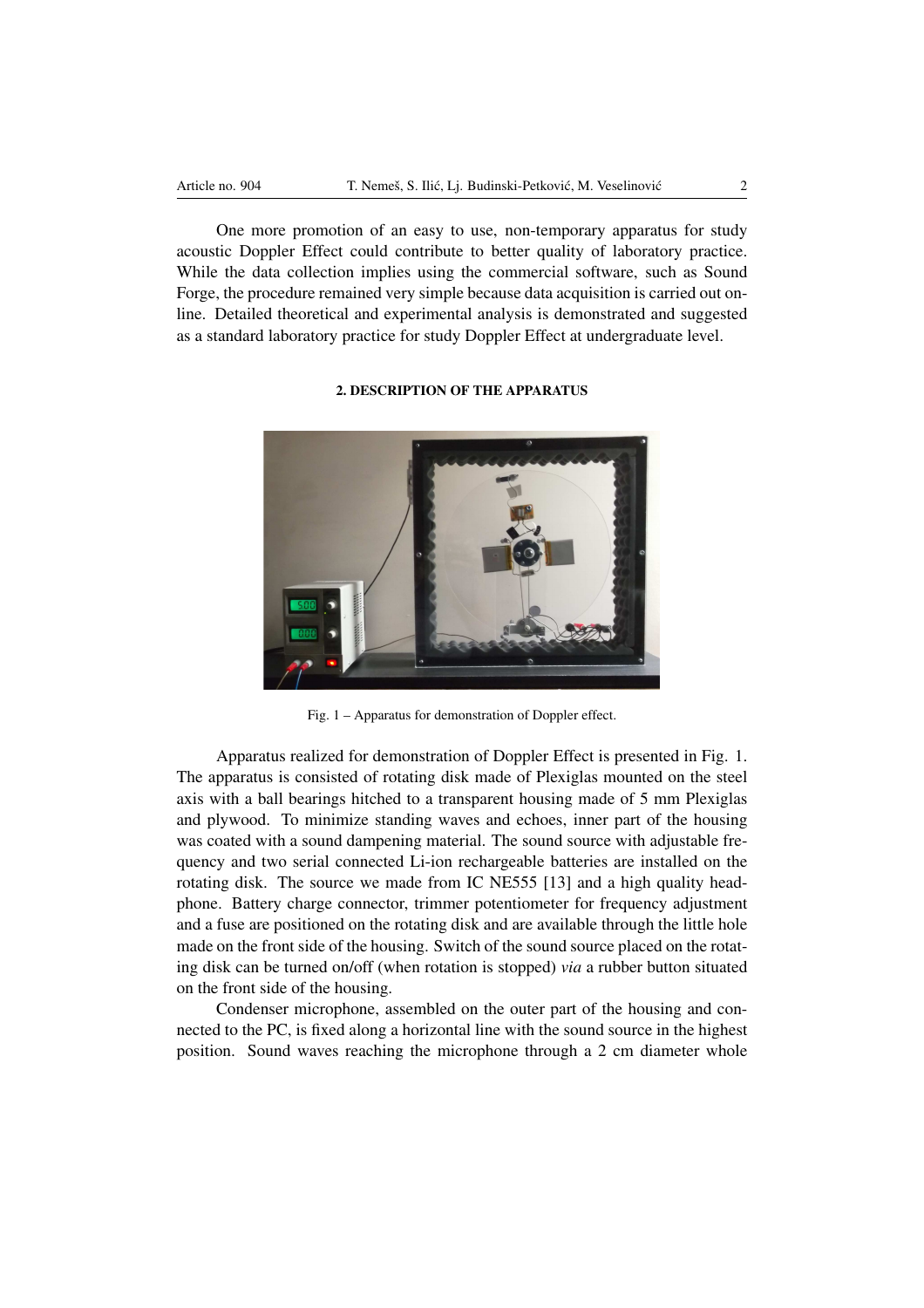

Fig. 2 – Schematic view of the apparatus: a) momentary distance *s* of the sound source E from the receiver R; b) positions of the source when the microphone receives maximum and minimum frequency.

made on the wooden part of housing. Disk rotation is belt driven by a DC motor connected to adjustable voltage supply. The switch for turning on rotation clockwise is positioned at the front side of housing. Safety fuse for DC motor drive and the voltage supply connectors are positioned at the rear side of the housing.

#### 3. THEORETICAL ANALYSIS

If the sound source at the moment  $t = 0$  is in the highest point (Fig. 2a), than the current distance of the sound source from the receiver (microphone) is given by

$$
s(t) = \sqrt{(d - r\sin\omega t)^2 + r^2(1 - \cos\omega t)^2},\tag{1}
$$

where *d* denotes horizontal distance of the receiver from axis of rotational disk, *r* is radial distance of the source from rotating axis,  $\omega$  is angular velocity and t is a moment of time. Current speed of the sound emitter relative to the sound receiver is obtained as a derivative of the eq. (1) with respect to time

$$
v(t) = \frac{ds}{dt} = \omega r \frac{r \sin \omega t - d \cos \omega t}{\sqrt{d^2 - 2dr \sin \omega t + 2r^2 (1 - \cos \omega t)}}.
$$
 (2)

Keeping in mind that the sound source is moving around a circle, during the one revolution sound source achieve maximal approaching and departing speed

$$
v_{max} = \omega r = \frac{2\pi r}{T},\tag{3}
$$

where *T* is a period of rotation. Maximum approaching and departing speed of the sound source fits to the positions when a direction connecting the source and receiver is a tangent line on the circle determined by the rotating source (Fig. 2b).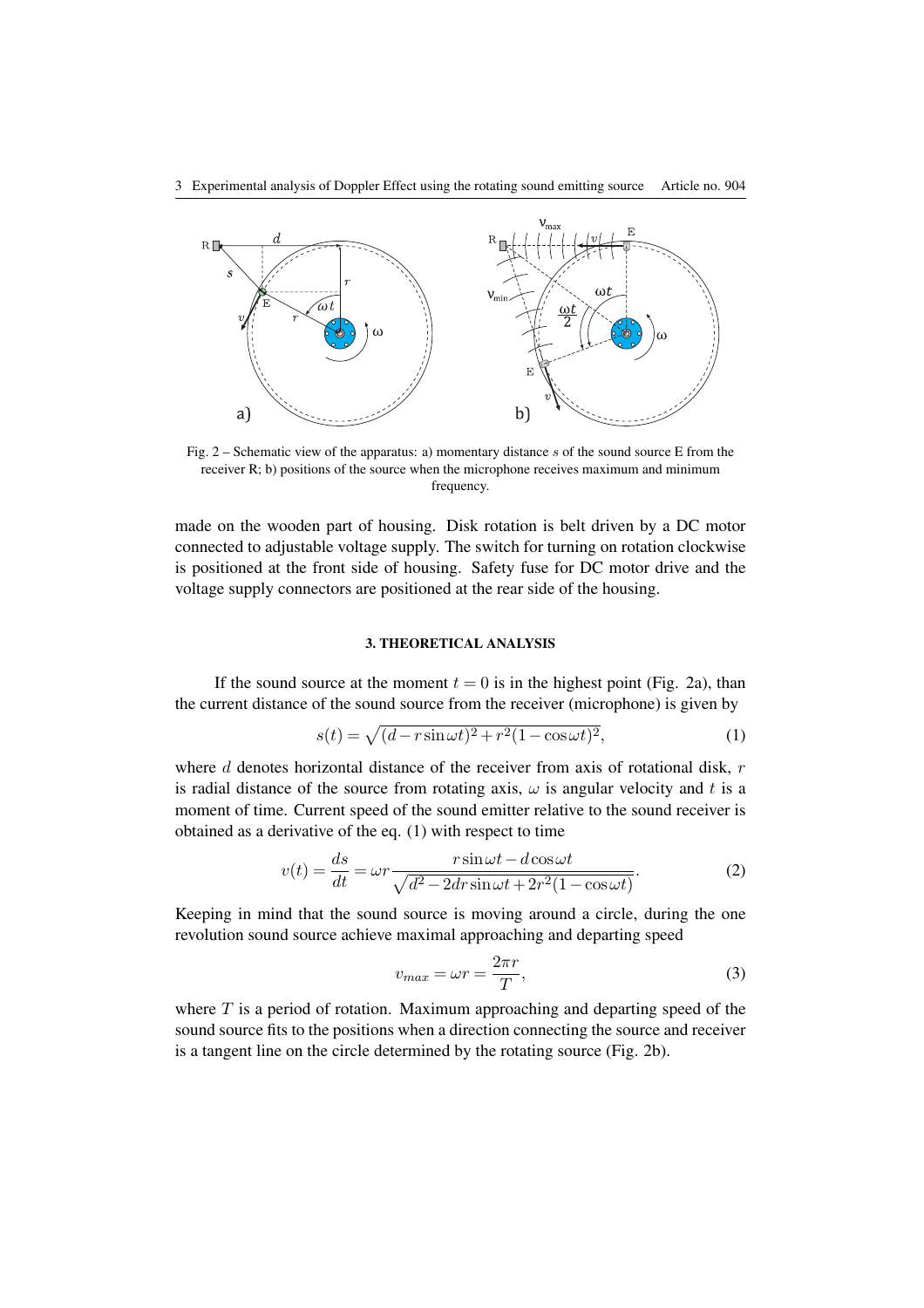To determine maximum approaching and departing speed of the sound source, according to eq. (3) one has to measure a period of rotation and the radial distance of the sound source. Period of rotation can be determined in the sound analysis software by determination of the time interval between the two most intensive parts of the wave signal.

According to Doppler equation, minimum frequency received by microphone is

$$
\nu_{min} = \nu_0 \frac{v_0}{v_0 + v_{max}},\tag{4}
$$

where  $\nu_0$  is the frequency of sound emitter, and  $\nu_0$  is the sound speed. Maximum frequency registered by microphone during one revolution is

$$
\nu_{max} = \nu_0 \frac{v_0}{v_0 - v_{max}}.\tag{5}
$$

Dividing eq. (5) by eq. (4), and after some simple transformations follows the equation for experimental determination of the sound speed.

$$
v_0 = v_{max} \frac{\nu_{max} + \nu_{min}}{\nu_{max} - \nu_{min}}.\tag{6}
$$

The minimum and maximum received frequency can be also determined in the sound analysis software using a spectrum analysis view.

Reciprocal values of the minimum and maximum frequencies are

$$
\frac{1}{\nu_{min}} = \frac{1}{\nu_0} \frac{v_0 + v_{max}}{v_0},\tag{7}
$$

$$
\frac{1}{\nu_{max}} = \frac{1}{\nu_0} \frac{v_0 - v_{max}}{v_0}.
$$
 (8)

Summation of eqs. (7) and (8), and simple transformations leads to the equation for calculation the sound emitter frequency

$$
\nu_0 = 2 \frac{\nu_{max} \cdot \nu_{min}}{\nu_{max} + \nu_{min}}.\tag{9}
$$

From eq. (9) follows that emitted frequency is given by the harmonic mean of the maximum and minimum received frequency.

Advanced analysis of the received sound can be conducted by measuring the frequency as a function of time. If the maximum velocity of the sound emitter in eq. (4) is replaced by relation for current speed of the emitter, eq. (2), follows

$$
\nu(t) = \nu_0 \frac{v_0}{v_0 + v(t)}.\tag{10}
$$

When the frequency as a function of time is analysed, the time interval  $\Delta t$ between the minimum and maximum received frequency is an important quantity. It can be obtained graphically considering Fig. 2b. From simple trigonometry follows: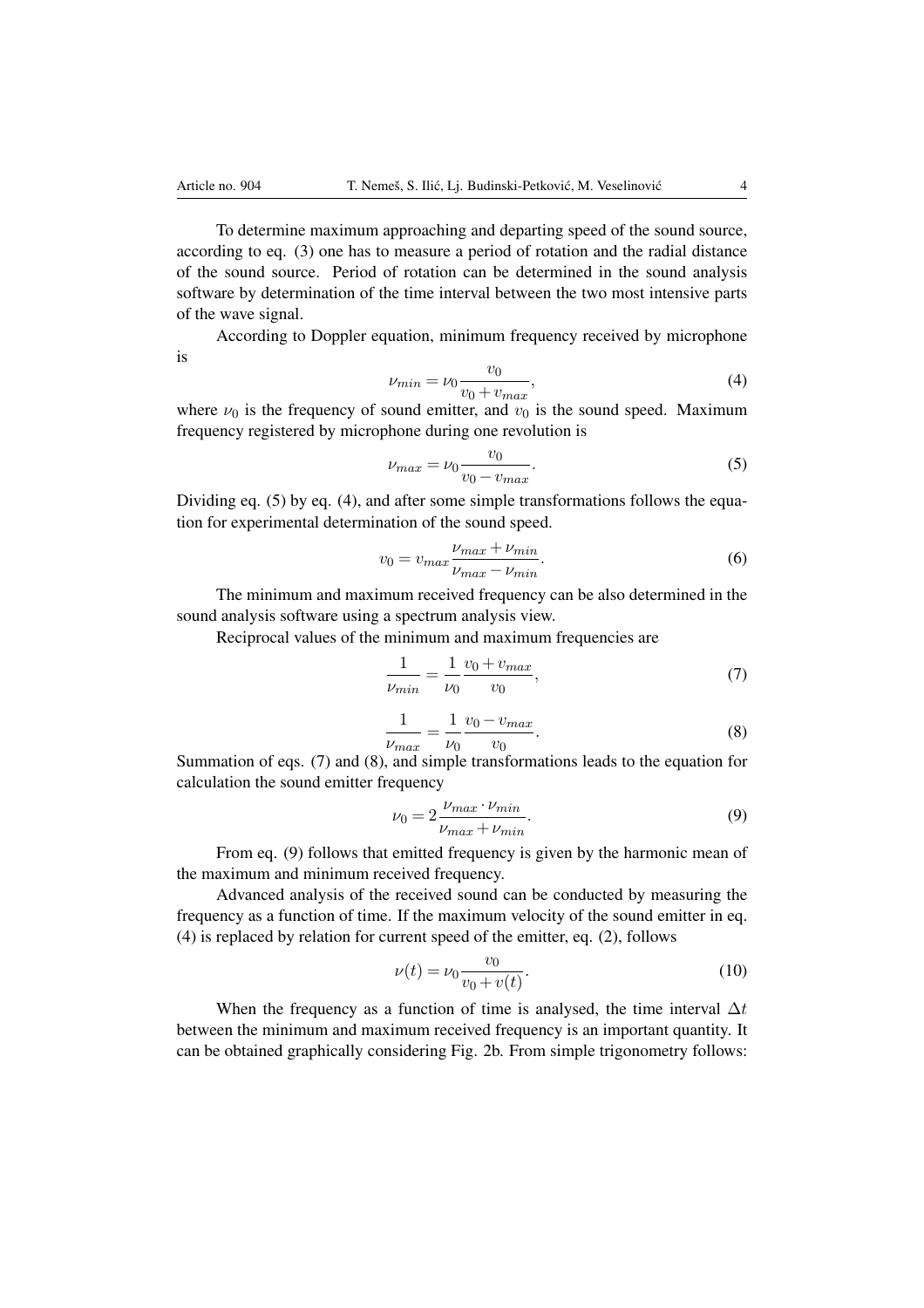

Fig. 3 – Spectrum of the sound source: in a stable position; rotating with a peripheral speed of  $v_{max} = 7.43$  m/s.

$$
\sqrt{d^2 + r^2} \cos \frac{\omega t}{2} = r.
$$
 (11)

Here the time moment *t* corresponds to the time interval  $\Delta t$  which follows from eq. (11):

$$
\Delta t = \frac{2}{\omega} \arccos \frac{r}{\sqrt{d^2 + r^2}}.
$$
\n(12)

#### 4. EXPERIMENTAL RESULTS

Sound waves received by the attached microphone are analysed using the commercial software Sound Forge 7. The microphone was placed at the horizontal distance of  $d = 20$  cm from the highest point of the sound source. Doppler effect was studied using the sound emitter at frequency of  $\nu_0 = 4809$  Hz. Volume of the source is set to optimal value-silent outside apparatus and minimal battery consumption (approximately 36 hours of continuous work without recharging the batteries). The source was turned on, and for each voltage presented in Table 1, the sound waves were recorded into 5 seconds lasting frames in a single file. Analyzing the intensities of the sound in each frame, the periods of rotations are obtained. Velocities of the sound emitter corresponding to radial distance of  $r = 0.145$  m are calculated using eq. (3). However, when a function of velocity *versus* voltage is established, this part of the exercise in repeated experiments can be omitted.

The frequencies of received sound were observed in the online spectrum analysis window as presented on the Fig. 3. Before starting rotation of the source, sound emitter frequency is observed directly from the spectrum view. Minimum and maximum frequencies are determined in real time as the lowest and highest stable peaks in the spectrum (see Fig. 3) for each radial velocity.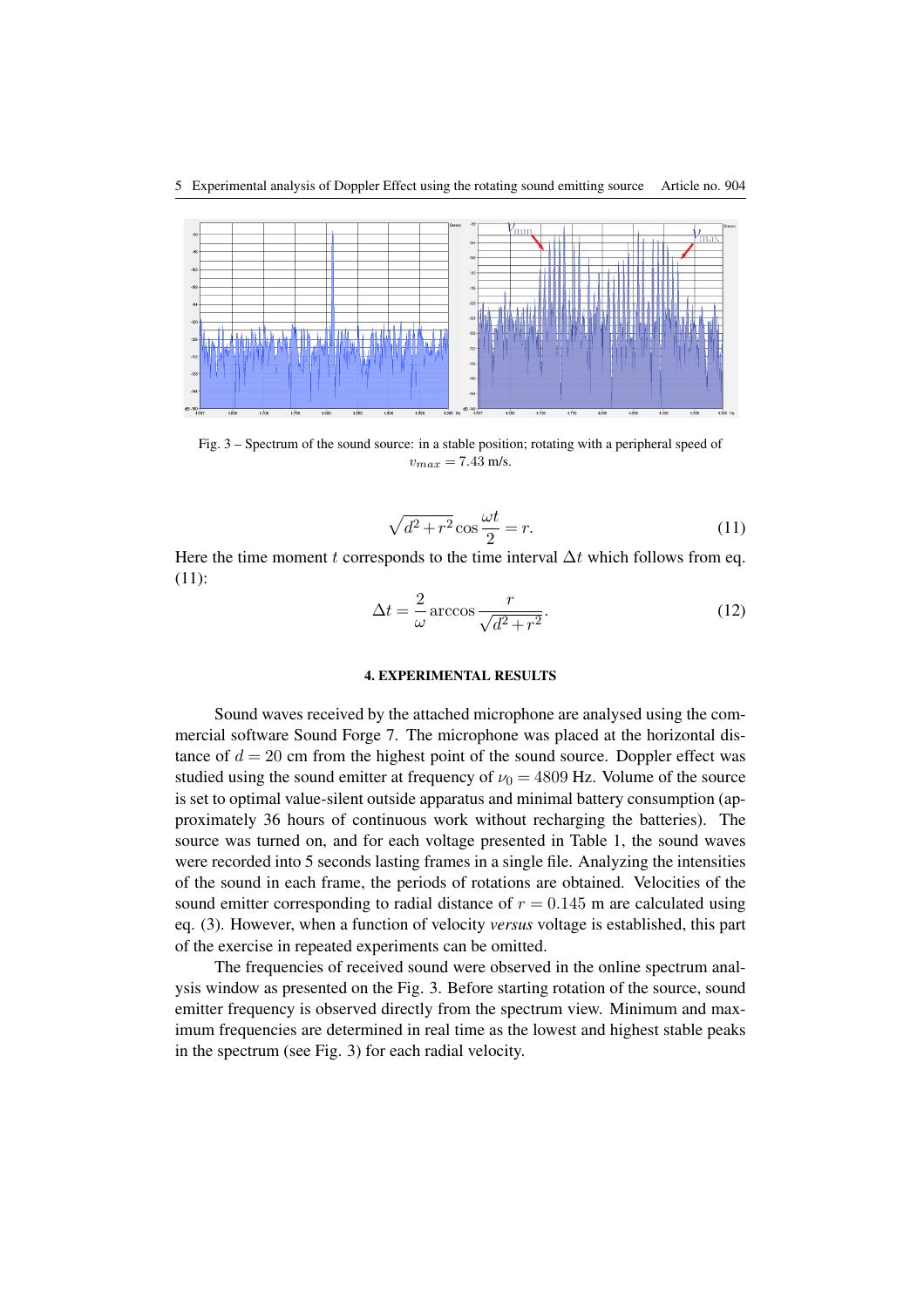

Fig. 4 – Recieved frequency as a function of time at voltage *U* = 7 V.

Using the experimental results of the registered frequencies and the eqs. (6) and (9), the velocity of sound and the frequency of source are calculated. The results are summarized in Table 1.

### *Table 1*

#### Experimental results.

| U[V] | T[s]     | n rpm | $v_{max}[\frac{m}{s}]$ | $\nu_{min}[Hz]$ | $\nu_{max}[Hz]$ | $v_0\left[\frac{m}{s}\right]$ | $\nu_0[Hz]$ |
|------|----------|-------|------------------------|-----------------|-----------------|-------------------------------|-------------|
| 6    | 0.152333 | 394   | 5.98                   | 4732            | 4898            | 347                           | 4814        |
|      | 0.122667 | 489   | 7.43                   | 4709            | 4922            | 336                           | 4813        |
| 8    | 0.104333 | 575   | 8.73                   | 4693            | 4940            | 341                           | 4813        |
| 9    | 0.092667 | 647   | 9.83                   | 4679            | 4955            | 343                           | 4813        |
| Mean |          |       |                        |                 |                 | 342                           | 4813        |

Advanced analysis of the registered frequency as a function of time was conducted for a voltage of 7 V. The "sonogram" view of the Sound Forge software allows obtaining the experimental data of the received frequency at the moment of time. The noise from environment, DC motor, belt drive and ball bearings is minimized using the digital Equalizer incorporated in the software.

Experimental data fitted with the function given by eq. (10), where  $v(t)$  is replaced by eq. (2), are presented in the Fig. 4. Time delay was not taken into